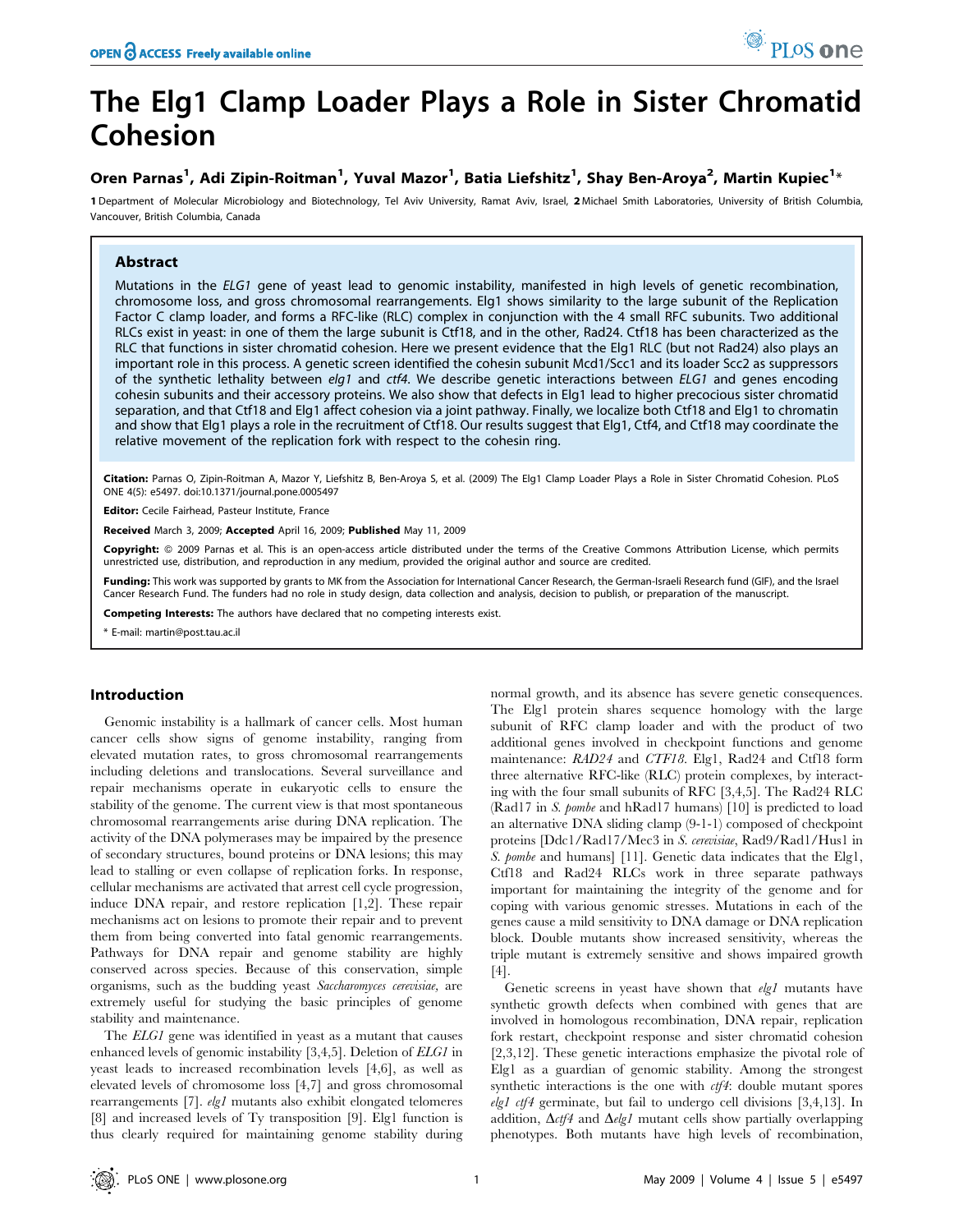chromosome loss, as well as synthetic growth defects with rad52, mec1 [14,15] and other genes that are involved in DNA metabolism.

CTF4 was found, together with CTF18, in two independent screens for mutants that affect chromosome transmission fidelity [16,17]. Both  $ctf4$  and  $ctf18$  exhibit elevated levels of recombination [18] and share genetic interactions with genes involved in DNA replication [14]. The proposed role for these proteins is in sister chromatid cohesion [19,20]. Sister chromatids are held close to each other with the help of a complex called cohesin. Cohesin is composed of four subunits and forms a ring, although the precise topology of the ring relative to the replicated DNA is still debated [e.g.: [21,22]]. Cohesin complexes are loaded on the DNA during late G1 at specific sites along the chromosomes. Although they are present along the whole chromosome arm with an average distance of 11 kb, they are especially enriched near the centromeres [23]. Sister chromatids remain associated from the beginning of S phase throughout G2, until metaphase. During mitosis the microtubules are bound to the kinetochore, establishing bipolar attachment to the spindle apparatus. Cohesin complexes oppose the tension that is implemented by the microtubules until all the chromosomes are bound to the microtubules properly and are arranged in the metaphase plate. Only then, a tightly regulated cascade is activated to trigger the cleavage of Mcd1/Scc1 (a cohesin subunit, hereafter referred to as Scc1 for simplicity), enabling the separation of sister chromosomes to opposite poles of the nucleus. Defects in cohesin loading, establishment, maintenance or cleavage lead to chromosome loss and cell death.

A clear linkage exists between replication progression and sister chromatid cohesion. First, Ctf7/Eco1, encoded by another gene that was found in the *ctf* screen for increased chromosome loss [17], is required for cohesion establishment solely during S phase. Mutations in this gene are synthetic lethal (SL) with mutations in the DNA replication clamp PCNA and overexpression of PCNA partially suppresses temperature sensitive  $ct/7$  mutants, allowing them to grow at a higher temperature before arresting [24,25,26]. Second, loading of cohesin at the beginning of S phase is essential for proper sister chromatid cohesion. If cohesin subunits are expressed after DNA replication, they are successfully loaded onto the chromatin but fail to establish sister chromatid cohesion [27]. Finally, in the absence of Ctf4 or Ctf18, which are proteins that act close to the replication fork [28], a strong phenotype of precocious sister chromatid separation is observed. In addition, Ctf4 was shown to bind physically to the catalytic subunit of polymerase  $\alpha$ [14].

Although ELG1 has tight genetic interactions with CTF4 and CTF18, it is not known how it affects genomic stability. Here we performed a genetic screen in order to find high copy number suppressors of the SL interaction between  $\ell \llbracket \ell \rrbracket$  and  $\ell \llbracket \ell \rrbracket$ . We found a cohesin subunit and a cohesin loader, pointing to the fact that the synergistic genetic interaction between  $elgl$  and  $ctf4$  is due to enhanced defects in sister chromatid cohesion. Consistent with this possibility we also show that elg1 mutants exhibit defects in cohesion. Our results show that both the Elg1 and the Ctf18 clamp loaders affect sister chromatin cohesion and establish a link between Elg1 activity and cohesin loading.

#### Results

### A screen for high copy number suppressors of the synthetic lethal phenotype of elg1 ctf4

Mutations in ELG1 and CTF4 are synthetic lethal (SL), namely, despite the fact that each single-mutant grows well, the double mutant is inviable [2,4]. In order to further investigate the interaction between these genes, we carried out a genetic screen for high-copy-number suppressors of the synthetic lethality (Figure 1). First, we constructed a double mutant strain carrying a ELG1 centromeric plasmid enabling the strain to stay alive. This plasmid has two marker genes: LEU2 and ADE3. In the appropriate genetic background, the presence of the ADE3 gene causes accumulation of a red pigment. Thus,  $elgl$  ctf4 strains carrying the LEU2/ADE3/ELG1 plasmid grow well, and form uniformly red colonies, as they are unable to lose the ELG1 containing plasmid. These cells were then transformed with a yeast genomic library cloned in a high copy number plasmid (containing the URA3 marker). Cells that received a plasmid with a gene that, when over-expressed, can suppress the SL phenotype of elg1 ctf4 are now able to lose the ELG1-ADE3-LEU2 plasmid, and therefore show white/red sectored colonies (Figure 1).

After transformation with the high copy number library, we screened about 30,000 colonies; 62 of them showed some degree of sectoring and were further analyzed. After re-introduction of the plasmid to naïve yeast strains, only 29 clones gave a positive result. Twenty six carried the CTF4 gene, two clones carried a genomic DNA fragment containing the *SCC1* gene and an additional clone carried the SCC2 gene. SCC1 encodes a subunit of the Cohesin complex. This complex is composed of four core subunits: Smc1 and Smc3, which are members of the structural maintenance of chromosomes (SMC) protein family, and two non-SMC subunits, Scc1, which is a member of the kleisin family, and Scc3. Smc1, Smc3 and Scc1 form a ring large enough to contain two dsDNA molecules [21,22]. Scc3 binds Scc1 and has an unknown function [27,29]. The second gene isolated in our screen, SCC2, encodes a protein that forms, together with Scc4, a complex that helps loading cohesin on the DNA [30].

All the known phenotypes of mutants in SCC1 are related to its function as a structural component of cohesin. This raises the question of whether Scc1 is the only subunit of the complex able to suppress the synthetic lethal phenotype of elg1 ctf4 strains. The fact that CTF4 was isolated numerous times but ELG1 was not, suggest that the screen may not have been saturated enough. Alternatively, only Scc1 and Scc2 may be the limiting factors that determine the amount of cohesin complexes loaded onto the DNA. Scc1 may be the limiting component in cohesin formation, and Scc2 availability may be limiting the amount of Scc1 loaded. According to this possibility ctf4 elg1 strain is inviable due to a low level of the cohesin ring, for example, at the centromeres.

We therefore directly tested the ability of other cohesin subunits to suppress the SL phenotype by overexpressing SCC1, SCC2, SMC1 or SMC3 from LEU2-marked plasmids in a  $ctf4$  elg1 strain carrying a ELG1/URA3 plasmid. If overexpression of any of these genes can suppress the SL phenotype, the ELG1/URA3 plasmid can be lost, allowing the cells to grow on 5-FOA medium (which selects for Ura- cells). Figure 2 shows that *SCC1* and *SCC2*, (and of course ELG1), but not SMC1 or SMC3, can rescue the SL phenotype of the *ctf4 elg1* double mutant strain. Thus, in agreement with the second hypothesis expressed above, Scc1 and Scc2 are the only limiting components able to suppress the lethality when overexpressed. Scc1 seems to be a slightly better suppressor than Scc2 (Figure 2).

One of the most prominent phenotypes of both elg1 mutants and ctf4 mutants is their increased levels of recombination. We tested whether the suppression of the SL phenotype by Scc1 overexpression was related to the hyper-recombination phenotypes observed. Table 1 shows that this was not the case, as overexpression of SCC1 or SCC2 failed to affect the hyperrecombination phenotype of either elg1 or ctf4 strains.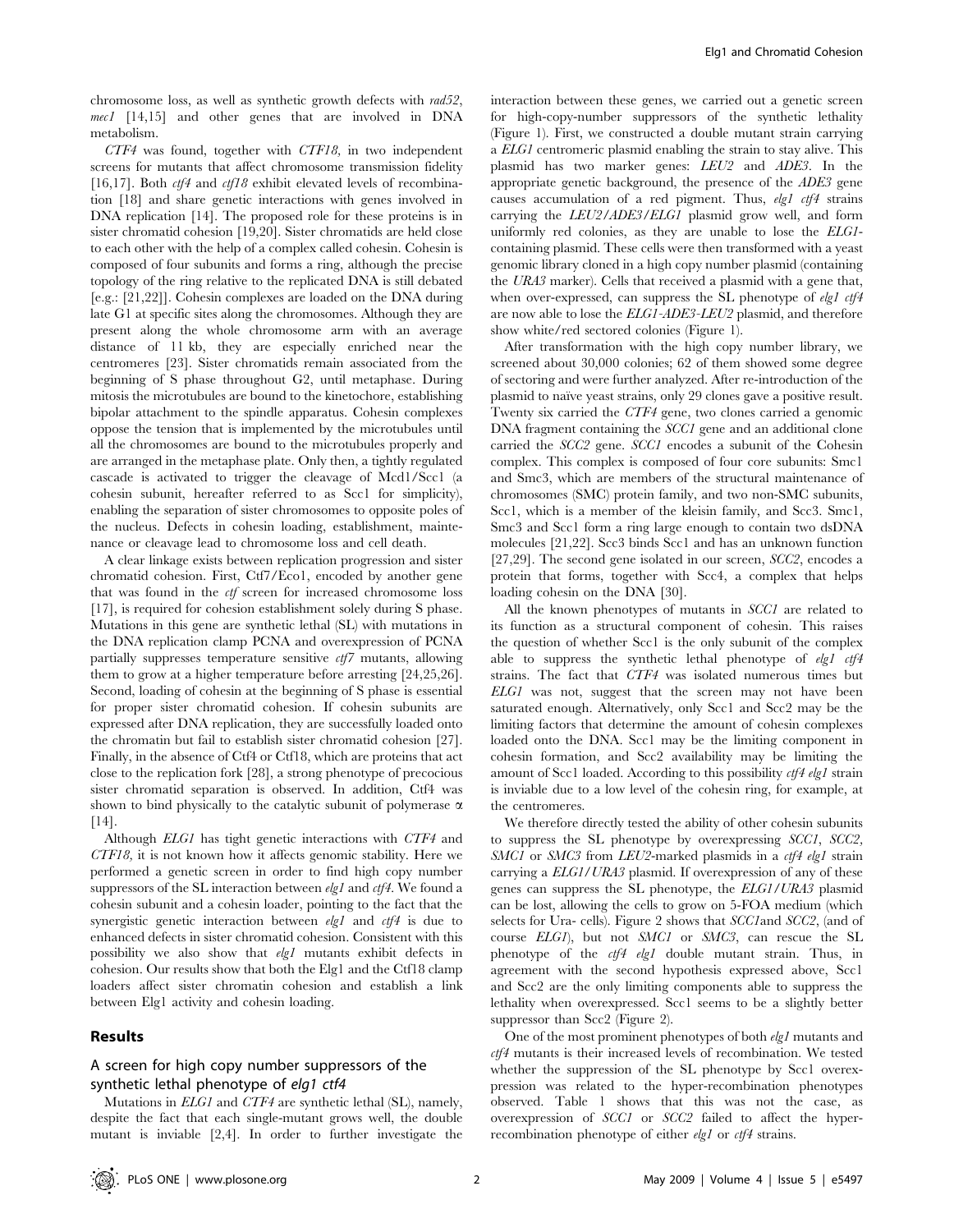

Figure 1. Schematic explanation of the genetic screen carried out. A double mutant elg1 ctf4 strain is kept alive by the presence of a plasmid carrying the ELG1 gene. The ADE3 marker on the plasmid confers a red pigment to the cells carrying it. As these cells are unable to lose the plasmid during colony formation, all colonies are uniformly red. This strain was transformed with a high copy number library carrying random fragments of the yeast genome. Cells that received a plasmid that suppresses the synthetic lethality phenotype can now lose the ELG1-containing plasmid, becoming white. These cells create white or red/white sectored colonies. doi:10.1371/journal.pone.0005497.g001

To investigate whether the suppression by Scc1 was due to bypass of the elg1 phenotype, the ctf4 phenotype, or the combination of both, we tested whether Scc1 overexpression could suppress the sensitivity of  $elg1$  or  $ctf4$  mutants to DNA damage. Figure 3 shows that Scc1 (and Scc2, data not shown) overexpression is able to partially suppress the sensitivity to MMS of both ctf4 and elg1 mutants, suggesting that the synthetic lethality, as well as the DNA damage sensitivity, are due to shared or overlapping functions involving sister chromatin cohesion. No changes in the cell cycle profile (as analyzed by FACS) were detected in these experiments (data not shown).

#### Genetic interactions between ELG1 and Cohesin subunits

In order to determine the genetic relationship between Elg1 and the Cohesin complex, we attempted to create double mutants between elg1 and mutants defective in each of the components of cohesin. Figure 4 shows the results of tetrad dissection of elg1/ ELG1 SCC1/scc1-73 and elg1/ELG1 SMC1/smc1-259 double heterozygous diploids. The double mutants elg1 scc1 and elg1

smc1 were very sick being either completely unable to form colonies or forming tiny, sick colonies that failed to develop.

We used the above method to examine the genetic relationship between *elg1* and mutations in other components of the cohesin complex such as Scc3 and Smc3, and additional genes that interact with cohesin, such as the loaders Scc2 and Scc4 [30], Esp1, the protease that cleaves Scc1 at the metaphase transition [31], Pds1, the securin that prevents cleavage until the right cell cycle stage is reached [32], and Pds5, a protein of unknown function recruited by cohesin and important for cohesion maintenance [33]. Results are presented in Table 2: elg1 exhibited synthetic fitness phenotypes already at the permissive temperature when combined with any member of the cohesin complex or with the Scc2-Scc4 loaders, but not with mutations in the separin Esp1, in the securin Pds1 or in Pds5. These synthetic genetic interactions show that Elg1 activity is important in the early stages of cohesin establishment and not in the maintenance or the cleavage of cohesin, strengthening the possibility that both Elg1 and Ctf4 play an important role in the coordination between replication fork progression and cohesin loading.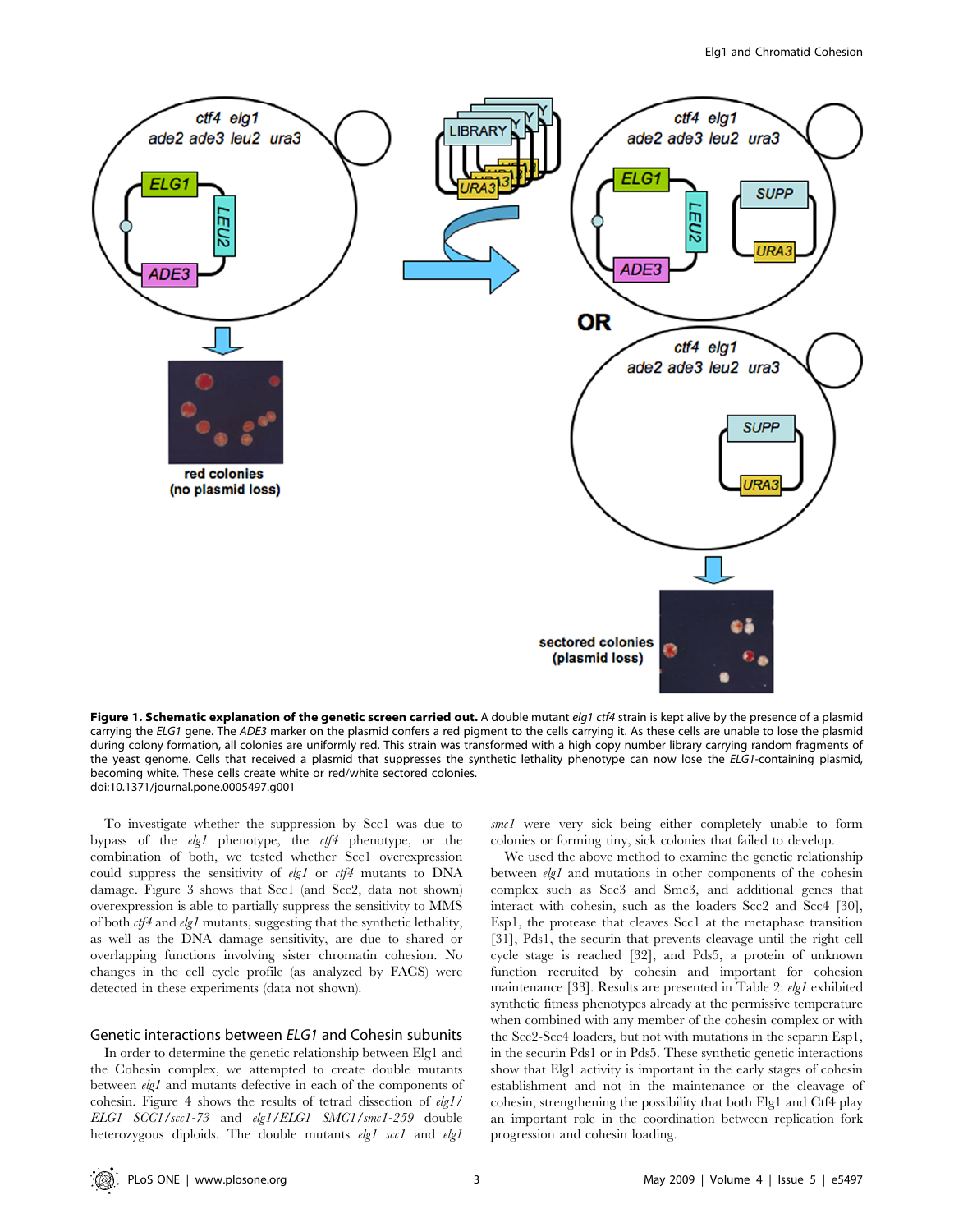

Figure 2. Overexpression of SCC1 or SCC2 suppress the synthetic lethality between elg1 and ctf4. A elg1 ctf4 double mutant maintained alive by the presence of a URA3-marked plasmid carrying the ELG1 gene was transformed with LEU2-marked plasmids overexpressing SCC1, SCC2, SMC1 or SMC3, or, as controls, with an empty vector or a plasmid carrying ELG1. Cells were successively diluted ten-fold and plated on plates lacking Uracil (SD-Ura), Leucine (SD-Leu), or on plates containing 5-fluoroorotic acid (5-FOA), which select for cells that became Ura- (i.e., lost the URA3 marked, ELG1-containing plasmid). Only plasmids overexpressing SCC1 and SCC2 allowed cells to grow on 5-FOA plates. doi:10.1371/journal.pone.0005497.g002

The Elg1 protein plays a role in sister chromatid cohesion

The results presented above suggest that Elg1 may have a direct role in sister chromatid cohesion. In order to directly measure this potential role we used a cohesion assay in which a  $TetO$  array is integrated approximately 40 kb from the centromere of chromosome V. These strains constitutively express a GFP-tagged TetR protein, which binds the arrays and can be visualized as a single GFP ''dot''. In G2-arrested cells, lack of chromatid cohesion is seen as a ''double dot'' [13] (Figure 5A). Previous analysis, using a similar system, showed that the Elg1 homolog Ctf18 plays a role in sister chromatid cohesion [20]. Here we confirm these results and show that Elg1 has also a role in cohesion: whereas only 5% of wild type cells showed a "double dot" phenotype, elg1 mutants showed this phenotype in 18.5% of the cells. Mutations in CTF18 exhibited a stronger phenotype (33%). Interestingly, double mutants elg1 ctf18 exhibit the same phenotype as the  $ctf18$  single, indicating epistatic interactions. In contrast, mutations in the gene

| <b>Table 1.</b> Overexpression of Scc1 and Scc2 does not affect the |  |
|---------------------------------------------------------------------|--|
| hyper-recombination phenotype of ctf4 or elg1.                      |  |

| <b>Strain</b> | His+ recombinants            | Ty recombinants                       |
|---------------|------------------------------|---------------------------------------|
| MK166/vector  | $5.8 \times 10^{-6}$ (×1)    | $1.1 \times 10^{-6}$ ( $\times$ 1)    |
| MK166/pSCC1   | $6.2 \times 10^{-6}$ (×1.1)  | $1.2 \times 10^{-6}$ ( $\times 1.1$ ) |
| MK166/pSCC2   | $6.0 \times 10^{-6}$ (×1.0)  | $0.97 \times 10^{-6}$ (×0.9)          |
| elg1/vector   | $30.6 \times 10^{-6}$ (×5.3) | $12.1 \times 10^{-6}$ (×11)           |
| elg1/pSCC1    | $37.7 \times 10^{-6}$ (×6.5) | $8.9 \times 10^{-6}$ ( $\times$ 8)    |
| elg1/pSCC2    | $33.1 \times 10^{-6}$ (×5.7) | $11.1 \times 10^{-6}$ (×10)           |
| ctf4/vector   | $20.2 \times 10^{-6}$ (×3.5) | $8.6 \times 10^{-6}$ (×7.8)           |
| ctf4/pSCC1    | $26.1 \times 10^{-6}$ (×4.5) | $9.1 \times 10^{-6}$ ( $\times$ 8.3)  |
| ctf4/pSCC2    | $22.1 \times 10^{-6}$ (×3.8) | $7.6 \times 10^{-6}$ ( $\times 6.9$ ) |

doi:10.1371/journal.pone.0005497.t001

encoding the third RFC-like protein, Rad24, had only a modest effect, if at all, in sister chromatid cohesion, and no aggravating phenotype was observed when the rad24 mutation was combined with the  $elgl$  or  $ctf18$  mutations, or with the double mutant (Figure 5B). We thus conclude that both Ctf18 and Elg1 play a role in chromatid cohesion, with Ctf18 having a stronger contribution.

# Elg1 localizes to chromatin and plays a role in the recruitment of Ctf18

To further examine the interactions between Elg1 and Ctf18, we analyzed the recruitment of these proteins to chromatin in vivo, using chromatin fractionation assays (Figure 6). Cells were spheroplasted, lysed, and the chromatin-containing fraction was separated from the soluble fraction. Appropriate fractionation was verified in all experiments by assessing the enrichment of acetylated histone H4 in the chromatin fraction and the enrichment of Carboxypeptidase Y (CPY) in the soluble fraction. Figure 6 shows that Elg1 was present both in the chromatin and in the soluble fraction. The protein was almost always seen as a double band; it is not clear yet what kind of modification or processing is responsible for this phenomenon. The amount of Elg1 at the chromatin fraction did not seem to fluctuate greatly during the cell cycle (data not shown) (Figure 6A). We also monitored the recruitment of Ctf18 to the chromatin fraction. Figure 6B shows that, similar to Elg1, Ctf18 is present both in the soluble fraction, as well as in the chromatin. Similar results were obtained in cycling cells (not shown), as well as in cells arrested in G1 with alpha factor or in early S with hydroxyurea. Interestingly, in cells arrested in G2 with nocodazole, most of the Ctf18 protein is present in the chromatin fraction. When the experiment was repeated in an elg1 strain, the localization of Ctf18 changed, from being mainly in the chromatin, to being mainly at the soluble fraction (Figure 6B). Thus, Elg1 plays a role in determining Ctf18's localization to chromatin.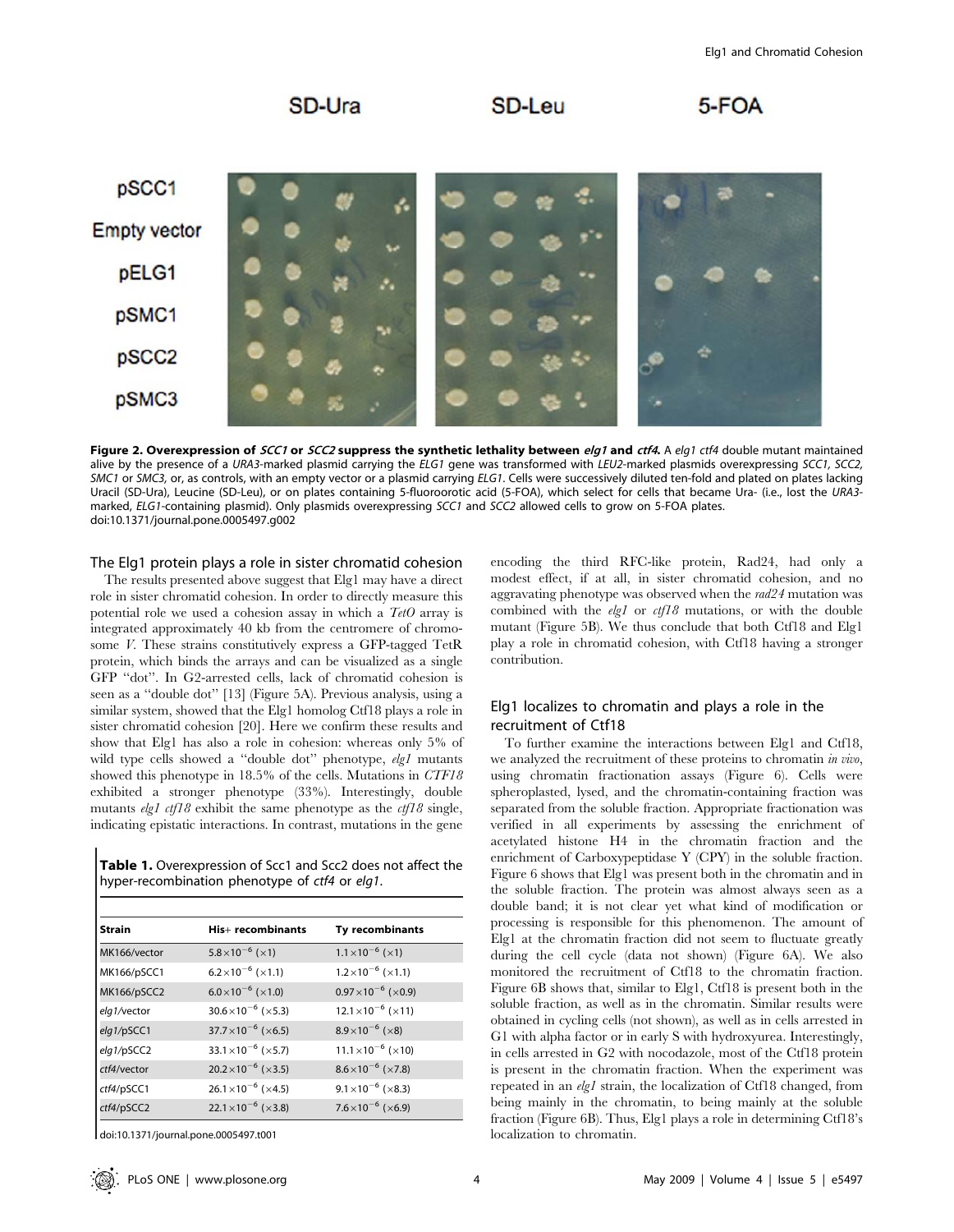

Figure 3. Overexpression of SCC1 suppresses the sensitivity of both elg1 and ctf4 to DNA damaging agents. Isogenic wild type, elg1 or ctf4 strains were serially diluted and plated on plates without, and with methyl methanesulfonate (MMS) at two different concentrations (0.001% and 0.02%). Although ctf4 strains are more sensitive than elg1 strains, SCC1 overexpression suppresses the sensitivity of both to MMS. doi:10.1371/journal.pone.0005497.g003

### Discussion

Elg1 and Ctf4 are two proteins that where found to interact genetically and physically with the replication fork. Elg1 binds the small subunits of the RFC complex [4] and, similarly to the RFC complex, is assumed to act during replication to load or unload the processivity clamp PCNA. Accordingly, physical contacts have been detected between these proteins and replication factors: Elg1 interacts with PCNA [[5] and data not shown], while Ctf4 interacts with polymerase  $\alpha$  [14]. In a previous study we found that mutations in the ELG1 and CTF4 genes show a synthetic lethal (SL) interaction [4], suggesting that they jointly participate in an essential process in the cells. In order to uncover this essential process we performed a high copy number screen to find suppressors of the SL interaction. We found two proteins involved in sister chromatid cohesion: the cohesin subunit Scc1 and the cohesin loader complex subunit Scc2. These results suggest that the defective process common to these mutants is sister chromatid cohesion. Although it is well known that  $\partial f \mathcal{H}$  exhibits defects in sister chromatin cohesion [16,17,19,20], Elg1 was not found previously to be involved in this process. The fact that high copy number plasmids carrying Scc1 or Scc2 are able to suppress the known phenotypes of the  $elgl$  mutant such as its sensitivity to MMS (Figure 3) indicates that elg1 has a sister chromatid cohesion phenotype by itself, independently of its interactions with Ctf4. Using a direct sister chromatid cohesion assay, we show that  $elqI$ mutants indeed have a sister chromatid separation phenotype (Figure 5B), and have a 3.5-fold higher level of precocious separation, compared to wild type cells. This level is comparable to that observed in bona fide cohesion mutants, such as chl1, bim1 or kar3 [34].

Moreover, we also show that the activity of Elg1 becomes essential when there are defects in cohesin subunits or in its loading (Table 2 and Figure 4). The SL phenotype of elg1 with cohesin components takes place in cells that have functional Ctf4 protein, again supporting a direct role for Elg1 in sister chromatid cohesion. Importantly, elg1 exhibits synthetic genetic interactions with scc2, which was found to be important for cohesin loading [30] and with the subunits of the cohesin complex, but not with genes that are involved in late stages of cohesin maintainance or cohesin cleavage, such as PDS1 [32], ESP1 [31] and PDS5 [33] (Table 2). These results point to an early role of Elg1 in sister chromatid cohesion, possibly during cohesion establishment or during DNA replication.



Figure 4. Mutations in SCC1 and in ELG1 show synthetic lethality. Tetrad analysis of double heterozygotes elg1/ELG1 SCC1/scc1-73 and elg1/ ELG1 SMC1/smc1-259. Plates were incubated at 25C, a permissive temperature for the single scc1 and smc1 mutants. The double mutants were unable to form viable colonies. doi:10.1371/journal.pone.0005497.g004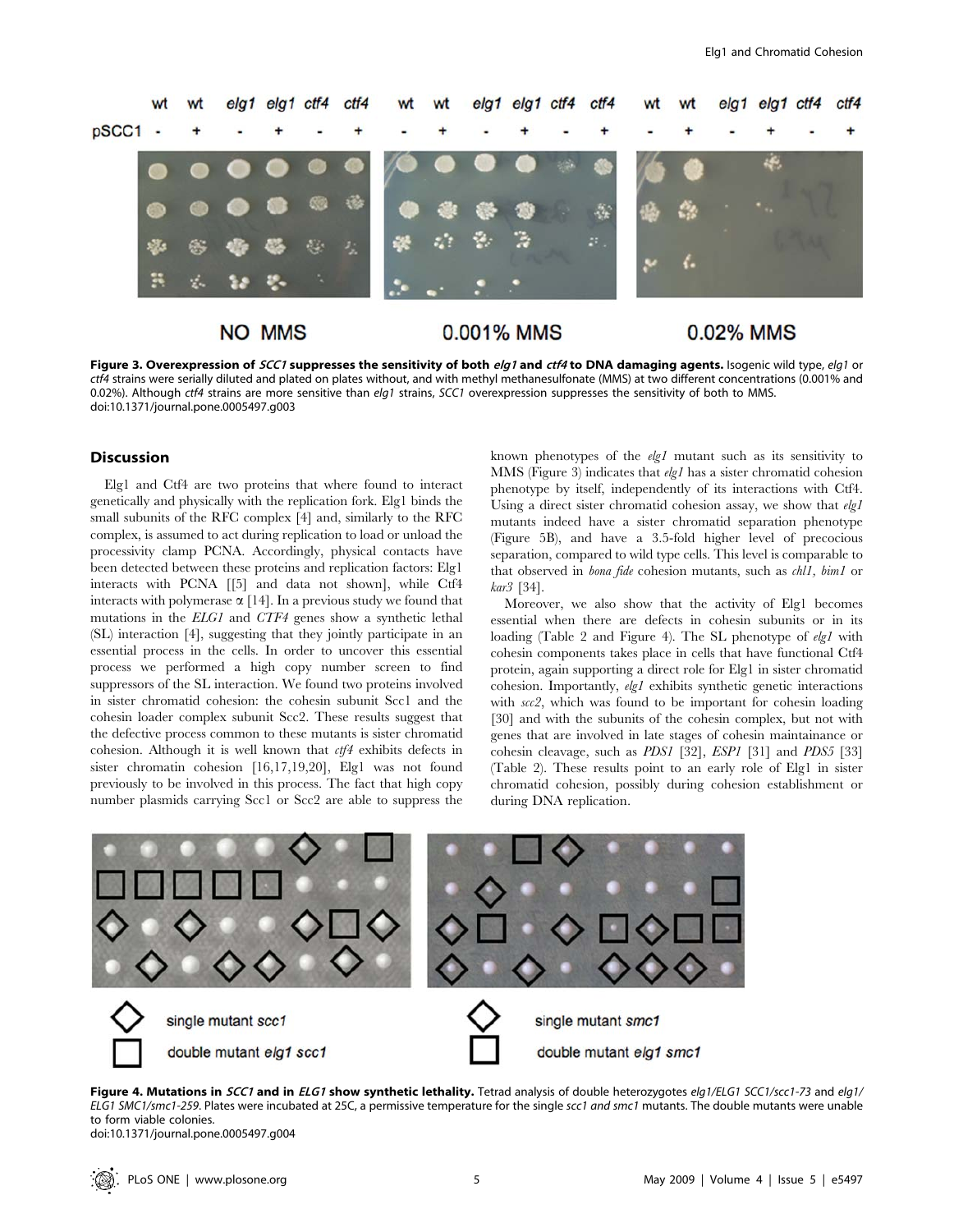Table 2. Synthetic genetic interactions between elg1 and cohesin subunits/accessory factors.

| Allele    | <b>Predicted Role</b>                                          | Synthetic effect with elg14 |
|-----------|----------------------------------------------------------------|-----------------------------|
| smc1-259  | Subunit of cohesin                                             | Very sick                   |
| $smc3-42$ | Subunit of cohesin                                             | Very sick                   |
| $scc1-73$ | Subunit of cohesin                                             | Very sick                   |
| $scc3-1$  | Subunit of cohesin                                             | sick                        |
| $scc2-4$  | Cohesin loader - acts during late G1                           | Very sick                   |
| $scc4-4$  | Cohesin loader - forms a complex with Scc2                     | sick                        |
| $esp1-1$  | The protease that cleavages Scc1 during mitosis                | Normal growth               |
| $pds1-1$  | Securin that inhibits Esp1 (protease) activity until metaphase | Normal growth               |
| $pds5-1$  | Recruited by cohesin, role unknown                             | Normal growth               |

doi:10.1371/journal.pone.0005497.t002

A

Our results show that out of the three non-essential RLCs, Ctf18 and Elg1 affect sister chromatid cohesion, whereas Rad24 seems to play at most a minor role in this process. This is consistent with the fact that the Rad24 RLC loads the 9-1-1 alternative clamp [11] whereas both Ctf18 and Elg1 have been shown to interact physically with PCNA, the replication clamp [3,4,19,20]. Moreover, it has been recently found that  $\frac{ct}{18}$ mutants, as  $elg1$  mutants, are SL with  $ctf4$  [35].



**Sister cohesion** 

**Precocious sister separation** 



Figure 5. Elg1 and Ctf18, but not Rad24, play a role in sister chromatid cohesion. (A) Cohesion test. Isogenic strains carrying TetO tandem repeats on chromosome V were arrested in G2 with nocodazole and the percent of cells exhibiting two GFP dots (indicating separated sister chromatids) was counted. (B) Percentage of cells exhibiting precocious sister chromatid separation. At lest 400 cells were counted for each strain. doi:10.1371/journal.pone.0005497.g005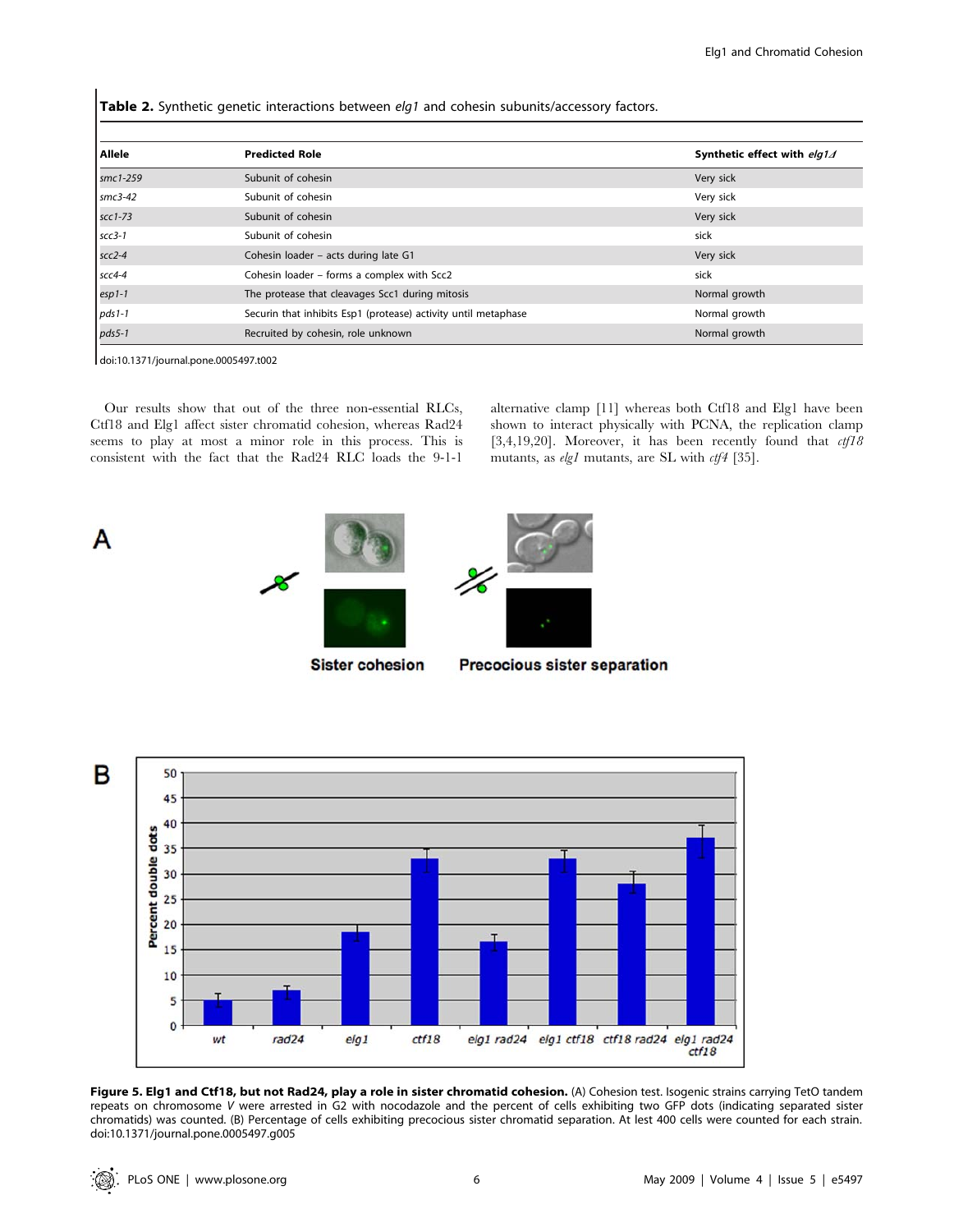

Figure 6. Elg1 and Ctf18 are present both at the chromatin and soluble fractions. Whole cell extracts from cells at mid-logarithmic growth phase were fractionated into a chromatin and a soluble fraction, and the presence of Myc- tagged Elg1 was followed with anti-Myc specific antibodies. As controls, anti-Carboxypeptidase Y and anti- Acetylated histone H4 antibodies were used. (A) Elg1 is present in both fractions, but its abundance decreases with DNA damage. Cells were untreated, or incubated in the presence of methyl methanesulfonate (MMS) at two different concentrations (0.02% and 0.3%). (B) Ctf18 is present in both fractions, and its localization in G2 depends on Elg1. Wild type or elg1 cells were arrested with either alpha factor (G1), hydroxyurea (early S) or nocodazole (G2) before being fractionated. doi:10.1371/journal.pone.0005497.g006

This result is consistent with those presented in Figure 5, where we show that Elg1 affects cohesion via the same genetic pathway as Ctf18 (as the double mutant  $elgl$  ctf18 shows a similar phenotype to that of the single  $\frac{ct}{18}$  mutant). Moreover, we show that both proteins localize to chromatin, and that Elg1 is required in order to direct Ctf18 to the chromatin fraction (Figure 6B).

In previous studies, different interactions between  $elgl$  and  $ctf18$ were observed, depending on the phenotype examined. In response to DNA damage (MMS, UV light, hydroxyurea) the elg1 ctf18 double mutant showed a higher sensitivity compared to the single mutants, suggesting that these proteins work in different pathways in the presence of DNA damage [4]. Contrasting phenotypes were seen in  $elgl$  and  $ctf18$  mutants of S. pombe [36] suggesting that the two RLCs act antagonistically to each other. Opposite effects were also observed at telomeres: elg1 mutants exhibit elongated telomeres, whereas  $ctf18$  mutants have short telomeres [2,8,37]. Finally, it has recently been shown that mutations in either ELG1 or CTF18 have the same effect in suppressing the *hst3 hst4* mutant that contains hyperacetylated histone H3 at position K56 [38]. Interestingly, the same effect could be achieved by deletion of CTF4, consistent again with a model in which Elg1, Ctf18 and Ctf4 carry out related functions.

While this work was in progress, Maradeo and Skibbens [39] reported that mutations in ELG1 can partially suppress the temperature sensitivity and the cohesion defects of an  $ct/7$ /eco1-1 mutant, whereas Elg1 overexpression exacerbates its conditional growth defect. Ctf7 is a pivotal sister chromatid cohesion factor that was found to be important for cohesion establishment [25,26] and for sister chromatid cohesion in response to DNA damage [40]. The reported genetic interaction between *ELG1* and *ctf7* strengthen our characterization of Elg1 as a cohesion factor. We further extend these conclusions by analyzing the interactions between elg1 and all known cohesion factors. In addition, we show that Elg1 plays a possible role in recruiting the Ctf18 RLC to the chromatin, thus providing a mechanistic explanation for the epistatic genetic interactions between  $elgl$  and  $ctf18$  in sister chromatid cohesion. Consistent with our results (Figure 5B), no genetic interactions could be detected between ctf7/eco1-1 and the third RLC, containing Rad24 [39].

The physical interactions of Ctf18 and Elg1 with the small RFC subunits and with PCNA and the genetic interactions with CTF4, a gene encoding a Polymerase  $\alpha$  -interacting protein, suggest a model in which the two RLC subunits and Ctf4 mediate the interaction between the DNA replication machinery and the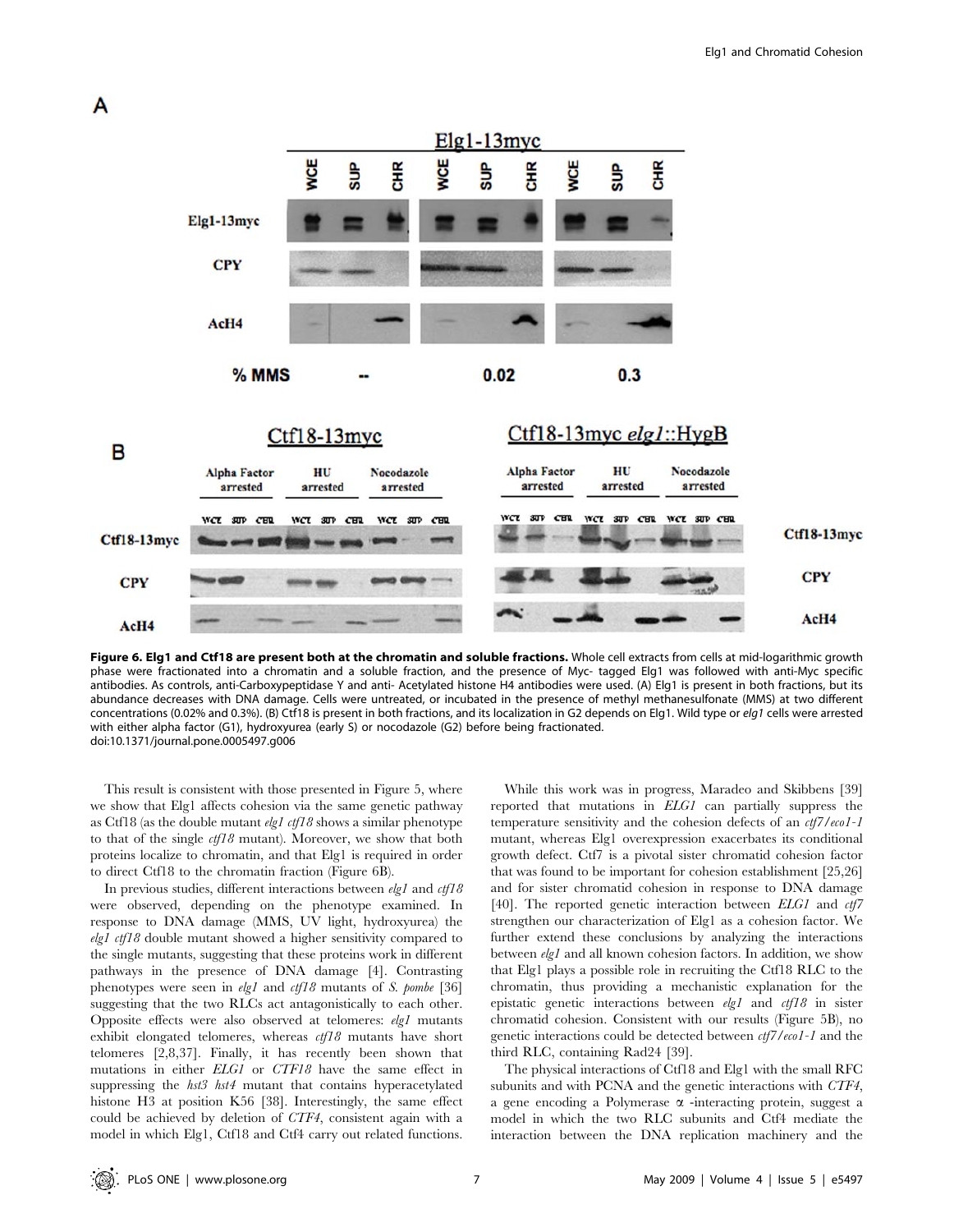Table 3. List of strains used in this study.

| Strain               | Genotype                                                                                                                               | Reference           |
|----------------------|----------------------------------------------------------------------------------------------------------------------------------------|---------------------|
| <b>MK166</b>         | $MAT\alpha$ lys2:: Ty1Sup ade2-1(o) can1-100(o) ura3-52 leu2-3, 112 his3del200 trp1del901<br>HIS3 :: lys2 :: ura3 his4 :: TRP1 :: his4 | $[42]$              |
| <b>BY7471elg1</b>    | MATa elg1 :: KanMX his3-1 leu2-0 met15-0 ura3-0                                                                                        | $[45]$              |
| <b>BY7471ctf4</b>    | MATa ctf4 :: KanMX his3-1 leu2-0 met15-0 ura3-0                                                                                        | $[45]$              |
| <b>MK1001</b>        | MATa elg1 ::KanMX ctf4:KanMX lys2:: LTR ade2-1(o) ade3 del can1-100(o) ura3-52 leu2-3,<br>112 his3del200/pSBA419 (LEU2-ELG1-ADE3)      | [4]                 |
| <b>DD282</b>         | MATa his3_1 leu2_0 met15_0 ura3_0 pep4A::KAN ELG1::13myc-his5.                                                                         | [5]                 |
| 6745                 | MATα ade2-1 trp1-1 can1-100 leu2-3,112 his3-11,15 ura3::3xURA3tetO112 leu2::LEU2 tetR-GFP                                              | $[46]$              |
| 6745elg1             | MATα elg1::LEU2                                                                                                                        | This study          |
| 6745ctf18            | MATα ctf18:: HygB                                                                                                                      | This study          |
| 6745rad24            | MATα rad24:: KanMX                                                                                                                     | This study          |
| 6745rad24ctf18       | MATα rad24::KanMX ctf18::HyqB                                                                                                          | This study          |
| 6745elg1 rad24       | MATa elg1 :: LEU2 rad24::KanMX                                                                                                         | This study          |
| 6745elg1 ctf18       | MATa elg1 :: LEU2 ctf18 :: HygB                                                                                                        | This study          |
| 6745elg1 ctf18 rad24 | MATa elg1 :: LEU2 ctf18 :: HygB rad24::KanMX                                                                                           | This study          |
| W303Ascc1-73         | MATa ura3-1 ade2-1 trp1-1 can1-100 leu2-3,112 his3-11,15 scc1-73                                                                       | $[46]$              |
| W303Asmc1-259        | MATa ura3-1 ade2-1 trp1-1 can1-100 leu2-3,112 his3-11,15smc1 -259                                                                      | $[46]$              |
| W303Asmc3-42         | MATa ura3-1 ade2-1 trp1-1 can1-100 leu2-3,112 his3-11,15 smc3-42                                                                       | $[46]$              |
| W303Ascc3-1          | MATa ura3-1 ade2-1 trp1-1 can1-100 leu2-3,112 his3-11,15 scc3-1                                                                        | $[46]$              |
| W303A scc2-4         | MATa ura3-1 ade2-1 trp1-1 can1-100 leu2-3,112 his3-11,15 scc2-4                                                                        | $[30]$              |
| W303A scc4-4         | MATa ura3-1 ade2-1 trp1-1 can1-100 leu2-3,112 his3-11,15 scc4-4                                                                        | $[30]$              |
| <b>SY96</b>          | MATa esp1-1 leu2-3, 112 ura3-52 lys2 can1                                                                                              | B. Byers collection |
| VG986-5B             | Mata trp1 ura3 bar1 pds5-1                                                                                                             | $[33]$              |
| RA 2806-2b           | MATa pds1-38-HA::URA3 ESP1-Myc::TRP1 ura3-1 ade2-1 trp1-1 can1-100 leu2-3,112 his3-11,15                                               | $[47]$              |

doi:10.1371/journal.pone.0005497.t003

loading of cohesin. Cohesin is loaded onto DNA at the end of G1 [30]. Thus, during DNA replication, it is expected that the progressing fork would encounter cohesin molecules on its path. A possible model of action of the RLCs and of Ctf4 would be that passage through a cohesin loop may require momentary unloading, then re-loading, of PCNA. This would explain the physical and genetic interactions of these proteins with DNA replication components, as well as with cohesin and its associated proteins.

#### Materials and Methods

#### Yeast strains and plasmids

A list of all strains used in this paper is presented as Table 3. Plasmids pSB418 (URA3-ELG1-ADE3) and pSBA419 (LEU2-ELG1-ADE3) have been described [41]. High copy number URA3-marked and LEU2-marked plasmids pSCC1, pSCC2, pSMC1, pSMC3 and pELG1 were created by cloning the respective genes in YEplac181 (LEU2) or YEplac195  $(URA3).$ 

#### Genetic screen

Strain MK1001 (elg1 ctf4 ura3 ade2 ade3 leu2/pSBA419) was transformed with a high copy number URA3 library as described [41]. After re-streaking colonies suspected of carrying suppressor plasmids, these were isolated and re-transformed into fresh MK1001 cultures. The plasmids in positive transformed colonies were sequenced.

#### Recombination assay

The rate of recombination of wild type, elg1 and ctf4 mutants carrying various plasmids was measured as described [4]in derivatives of strain MK166 [42].

#### Chromatin fractionation assay

Logarithmically growing cultures were arrested in G1 with  $\alpha$ factor, at the beginning of S-phase with hydroxyurea or in G2 with nocodazole and incubated for one hour before being cropped by centrifugation [43]. Fractionation was carried out as in  $[44]$ . In brief, cells were incubated for 10 min at  $37^{\circ}$ C with 20  $\mu$ g/ $\mu$ l of zymolase T-100, then lysed with 0.25% Triton X-100. Lysates were separated to supernatant and chromatin fractions by sucrose gradient. Whole cell extracts (WCE), supernatant (Sup) and chromatin pellets (CHR) were subjected to SDS-page Western blot using anti myc (SC-789, Santa Cruz Biotechnology), anti acetylated histone H4 (SC-06-946) or anti-CPY (SC-0998) antibodies. 30–50 μg of total proteins were loaded in each lane. Acetylated histone H4 serves as a loading control as well as marker for chromatin fraction and CPY serves as a marker for the soluble fraction.

#### Two dot assay

This experiment was carried out as described [30]. At least 400 cells were counted for each strain.